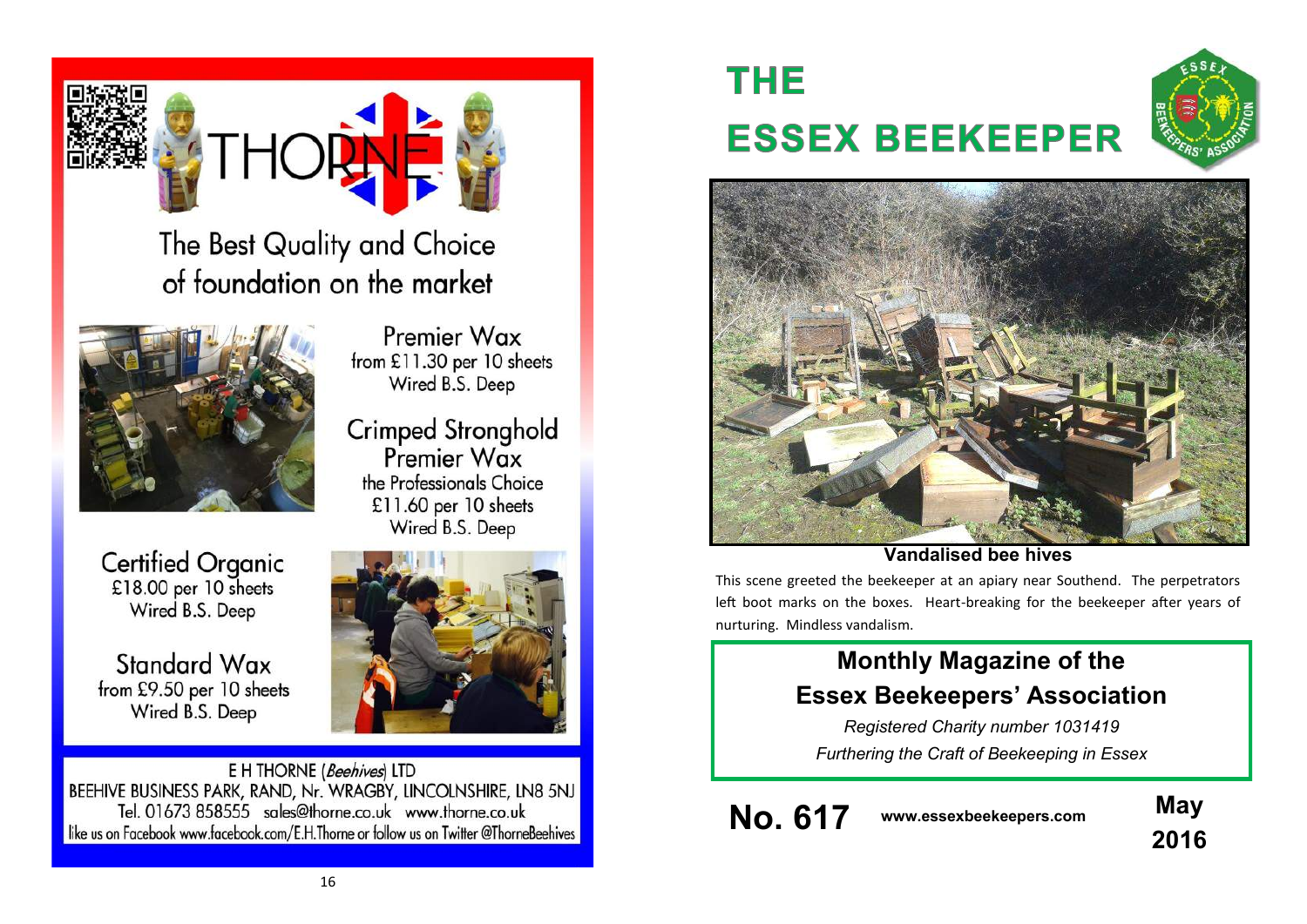## **EBKA Divisional Meetings**

## **Diary dates for May & June 2016**

| 5 May   | Thursday<br>8.00pm           | <b>Romford</b>         | 'The Role of the BBKA Link Trustee'- Howard Pool<br>Chadwick Hall, Main Road, Gidea Park, RM2 5EL                                                                        |  |  |
|---------|------------------------------|------------------------|--------------------------------------------------------------------------------------------------------------------------------------------------------------------------|--|--|
| 5 May   | Thursday<br>8.00pm           | <b>Harlow</b>          | 'Bee diseases and pests' David Rudland,                                                                                                                                  |  |  |
| 15 May  | Sunday<br>3.00 <sub>pm</sub> | <b>Braintree</b>       | Apiary Meeting with Claire Fisher, Faulkbourne, Witham<br>CM8 1SP telephone 01376 513 385                                                                                |  |  |
| 16 May  | Monday<br>7.30pm             | <b>Chelmsford</b>      | 'Swarm response and collection' Brian Spencer. The Link,<br>Rainsford Road. Chelmsford CM1 2XB                                                                           |  |  |
| 18 May  | Wednesday<br>6.00pm          | Dengie 100<br>& Maldon | Apiary meeting at Carters Apiary, Maldon CM9 6EE. Led<br>by Darren Burge                                                                                                 |  |  |
| 21 May  | Saturday<br>2.30pm           | Epping<br>Forest       | 'Outdoor Awaits'                                                                                                                                                         |  |  |
| 22 May  | Sunday                       | <b>Braintree</b>       | Essex Young Farmers Show at Boyton Hall, Roxwell Rd<br><b>CM1 4LN</b>                                                                                                    |  |  |
| 22 May  | Sunday<br>2.30pm             | Saffron<br>Walden      | Bee friendly Gardening (with tea & scones) at Charlotte<br>Heales, Wells Court, Laundry Lane, Little Easton CM6 2JW                                                      |  |  |
| 25 May  | Wednesday<br>7.30pm          | Southend               | 'Quiz Night'. WI Hall, Bellingham Lane, Rayleigh SS6 7ED.<br>Teams from other Divisions welcome.                                                                         |  |  |
| 26 May  | Thursday<br>7.30pm           | Colchester             | tba                                                                                                                                                                      |  |  |
| 2 June  | Thursday<br>8.00pm           | <b>Harlow</b>          | 'Beekeeping in the Caribbean'. Clive deBruyn.                                                                                                                            |  |  |
| 2 June  | Thursday<br>8.00pm           | Romford                | 'The Ingrebourne Valley Project' - Becky Gibson, Essex<br>Wildlife Trust. Chadwick Hall, Main Road, Gidea Park, RM2<br>5EL                                               |  |  |
| 15 June | Wednesday<br>6.00pm          | Dengie 100<br>& Maldon | Apiary meeting at Arcadia Road, Burnham-on-Crouch<br>CM0 8EP. Led by Peter Davidson                                                                                      |  |  |
| 16 June | Thursday<br>10 to $4$        | County<br>Event        | Bee Health & Disease Recognition Day at Great Easton<br>Village Hall CM6 2HD - Prior Booking essential                                                                   |  |  |
| 20 June | Monday<br>7.30pm             | <b>Chelmsford</b>      | 'How to use YouTube to best advantage'. James will show<br>how to use IT to enhance our beekeeping and marketing<br>skills. The Link, Rainsford Road, Chelmsford CM1 2XB |  |  |
| 23 June | Thursday<br>7.30pm           | Colchester             | tba                                                                                                                                                                      |  |  |
| 26 June | Sunday<br>3.00pm             | <b>Braintree</b>       | Apiary Meeting with Neil Reeve, High Easter CM1 4QZ<br>telephone 07805 508 568                                                                                           |  |  |
| 26 June | Sunday<br>2.30pm             | Saffron<br>Walden      | Apiary Meeting with bees in a treehouse!<br>Ted Bozmans<br>apiary, Finchingfield.                                                                                        |  |  |

## **Who's who and how to contact them**

**President of EBKA** Pat Allen Hon CLM

| Trustees: |                              |                                                                                |
|-----------|------------------------------|--------------------------------------------------------------------------------|
|           | <b>Chairman: Jan Nichols</b> | 17 Dyers Hall Road, Leytonstone, London E11 4AD                                |
|           |                              | email ian@iannichols.demon.co.uk tel. 0208 5                                   |
|           |                              | <b>Secretary:</b> Michael Webb 19 Ingrebourne Gardens, Upminster, Essex RM14 1 |

| email ian@iannichols.demon.co.uk tel. 0208 558 4733 / 07980 299 638              |  |  |  |
|----------------------------------------------------------------------------------|--|--|--|
| <b>Secretary:</b> Michael Webb 19 Ingrebourne Gardens, Upminster, Essex RM14 1BQ |  |  |  |
| email qsecebka@virqinmedia.com tel. 01708 250 606 / 07712 490 511                |  |  |  |
| <b>Treasurer: Bob Manning 12, Moorland Close, Collier Row, RM5 2AB</b>           |  |  |  |
| email treasurer@ebka.org tel: 01708 760 770                                      |  |  |  |

#### **Divisional Trustees:**

| Braintree               | <b>Stuart Mitson</b>   | stuart.mitson@btinternet.com    |
|-------------------------|------------------------|---------------------------------|
| Chelmsford              | Margaret Clay          | margaretclay@btinternet.com     |
| Colchester              | <b>Tom Geddes</b>      | tom.geddes@btinternet.com       |
| Dengie Hundred & Maldon | <b>Mark Hallows</b>    | trustee@dmbka.org.uk            |
| Epping Forest           | <b>Mark Chambers</b>   | markachambers13@gmail.com       |
| Harlow                  | <b>Martin Cavalier</b> | cavalier@btinternet.com         |
| Romford                 | <b>Paul Wiltshire</b>  | paul.g.wiltshire@btinternet.com |
| Saffron Walden          | <b>Richard Ridler</b>  | richard.ridler@uwclub.net       |
| Southend                | Marquerita Wilson      | philandritawilson@sky.com       |

#### **Divisional Contacts:**

**Braintree**: Colleen Chamberlain 01279 876 333 **Chelmsford**: Brian Spencer 01245 490 843 **Colchester**: Morag Chase 01206 522 576 **D.H. & Maldon**: Kate Tuerena 07801 984 446 **Harlow**: Nick Holmes 07730 735 752 **Epping Forest**: Robin Harman 07971 237 312 **Romford:** Pat Allen 01708 220 897 **Saffron Walden**: Vanessa Wilkinson 01799 542 337 **Southend**: Chad Colby-Blake 01702 302 209

**EBKA Education Contact:** Jane Ridler Old Barn House, 36 Walden Road, Sewards End,

Saffron Walden, Essex CB10 2LF 01799 218 023 jane.ridler@uwclub.net

**EBKA Examinations Secretary:** Pat Allen , 8 Franks Cottages, St Mary's Lane, Upminster,

Essex RM14 3NU 01708 220 897 pat.allen@btconnect.com

| The Essex Beekeeper Magazine:                                                         |                               |                  |                     |                                     |  |  |  |  |
|---------------------------------------------------------------------------------------|-------------------------------|------------------|---------------------|-------------------------------------|--|--|--|--|
| Editor: <b>Accept</b><br>Advertising:                                                 | Jean Smye,<br>Jean Smye       | email:<br>email: | jsmye@sky.com       | jsmye@sky.com tel. 07731 856 361    |  |  |  |  |
|                                                                                       | Mailing Secretary: Mary Heyes | email:           | ml.heyes@virgin.net |                                     |  |  |  |  |
| Printed by Streamset, 12 Rose Way, Purdeys Industrial Estate, Rochford, Essex SS4 1LY |                               |                  |                     |                                     |  |  |  |  |
| Web site:                                                                             | Nick Holmes                   | email:           |                     | webmaster@essexbeekeepers.com       |  |  |  |  |
| <b>Regional Bee Inspectors for EBKA Region:</b>                                       |                               |                  |                     |                                     |  |  |  |  |
| Epping Forest and Romford Divisions (excluding Brentwood):                            |                               |                  |                     |                                     |  |  |  |  |
| Julian Parker                                                                         | julian.parker@fera.gsi.gov.uk |                  | tel. 07775 119 469  |                                     |  |  |  |  |
| All other Divisions:<br>Keith Morgan                                                  | keith.morgan@fera.gsi.gov.uk  |                  |                     | tel. 01485 520 838 or 07919 004 215 |  |  |  |  |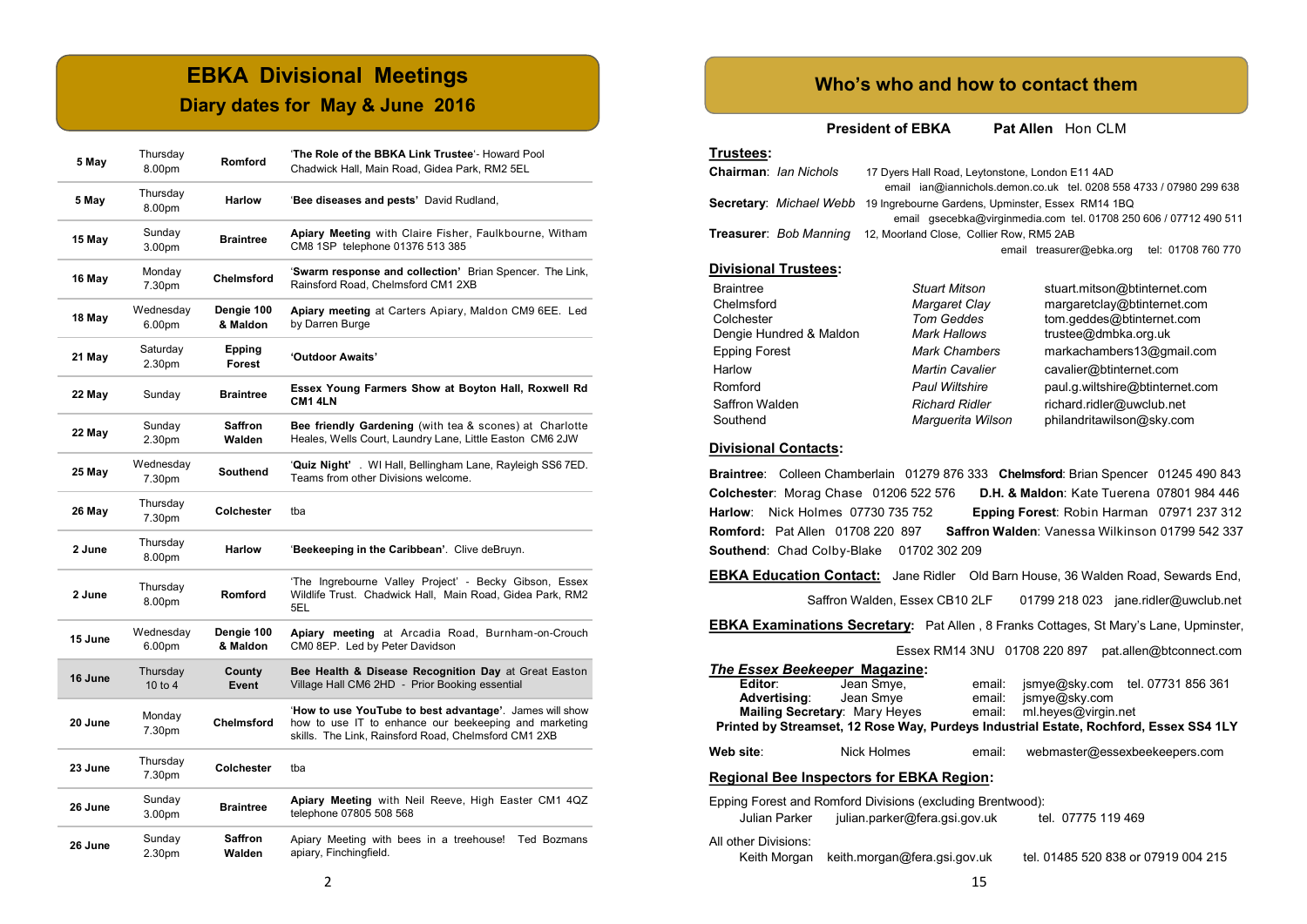#### **Which bees unload water from returning foragers?**

Are they the same bees who were receiving nectar, who transfer to accepting water when necessary, or are they a separate force of bees, previously unoccupied or otherwise engaged ?

Experiments with observation hives provide the answer. Water demand in an observation hive can be triggered by heating the hive with lamps. Before they are turned on, bees receiving nectar are marked. So too are the foragers working feeders with different strengths of sugar solution. When water collection is triggered by heating it is then easy to see if the same bees switch to water gathering. In fact it is observed that while a small fraction of nectar working bees do switch, most water foragers and receivers were previously not employed. So both water foragers and water receivers are, in general, specialists.

Observation of unloading times of returning water collectors shows that, as expected, there is a big increase once the water crisis is over. The water receivers just stop work. The foragers get the message and stop work too. It is interesting that during these heating experiments giving rise to urgent water demand, nectar foraging is hardly affected. The majority of nectar workers do not switch to water, and continue to collect nectar. There is not even a noticeable switch to collection of more dilute forage. The ability of a colony of bees to provide a completely separate force of workers to cope with water collection when necessary should come as no surprise. At any particular time only about one third of the workers are actually employed. Two thirds are either resting or 'patrolling', and are presumably available in case of an emergency.

courtesy of *eBees* (source unknown)

## **The Bee Shed**

**Approved** *N***ational** *B***ee** *S***upplies Stockist and Distributor**

A Range of Frames and Foundation Hives and Hive Parts, Tools and Equipment Open by Appointment: Please call Wendy on **07764 609 803** or Email: [beeshed@btinternet.com](mailto:beeshed@btinternet.com)  **f** The Bee Shed Stock

**Meepshole, Great Prestons Lane,**

**Stock, Essex CM4 9RL**

## **Build the Buzz**

## **The Bee Listening Project**

At the EBKA AGM members were entertained and informed about the citizens' scientific project launched by the **BBKA** in partnership with **Arnia** aimed at monitoring the life cycle of the honey bee. Nigel Housden, Press Relations and Media for the BBKA's **Build the Buzz** project outlined the background to the venture.

By using high tech monitoring equipment situated in the hive, data is fed back allowing the beekeeper to assess both behaviour and health of honey bees. Nigel reported that "Build the Buzz" is seeking support to raise further funds for the project and encouraging individual beekeepers to participate in this exciting and ground-breaking venture. By installing sensitive monitoring equipment designed and made by **Arnia**, sound, vibration, hive temperature, hive humidity, brood temperature and hive weight as well as prevailing meteorological conditions can all be monitored. This cumulative live and stored data is available to the beekeeper, via smart phone and computer, twenty four hours a day all year round. The data will be collated, reviewed and made available for the wider scientific community.

Members were also very appreciative of the video presentation by Praveen Vijh, the founder of **Eat Natural** a company based in Halstead, Essex which has been making fruit and cereal bars and breakfast muesli for the past 25 years. This partnership support has led to the creation of the PolleNation hive made using recycled pallets – from **Eat Natural** and has been designed in conjunction with BBKA's Clive Joyce. These hives will be ready for release to beekeepers in April, some of whom are based in Essex.

Both speakers entertained and enthralled members with their presentations which were first class. It was disappointing that there were not more EBKA members present to hear about this initiative and enjoy the **Eat Natural** fruit and cereal bars that Praveen brought with him. I am certain that as this scientific project takes off, we will hear more about the monitoring and research initiative which can only be of help to current and future beekeepers. As noted in the literature issued about the project:-

"*By enabling the non*-*intrusive collection of data from hundreds, even thousands of beehives* - *over wide areas – we can generate a wealth of data that can be used by scientists to evaluate the status and dynamics of honey bee populations on an unprecedented scale. Analysis will fill current knowledge gaps and vastly improve our understanding of the complex issues that impact on honey bee welfare."*

If any EBKA members would like to be considered to take part in this scientific project, standard records will need to be completed and training for installation will be supplied.

Report from Michael Webb - *General Secretary EBKA*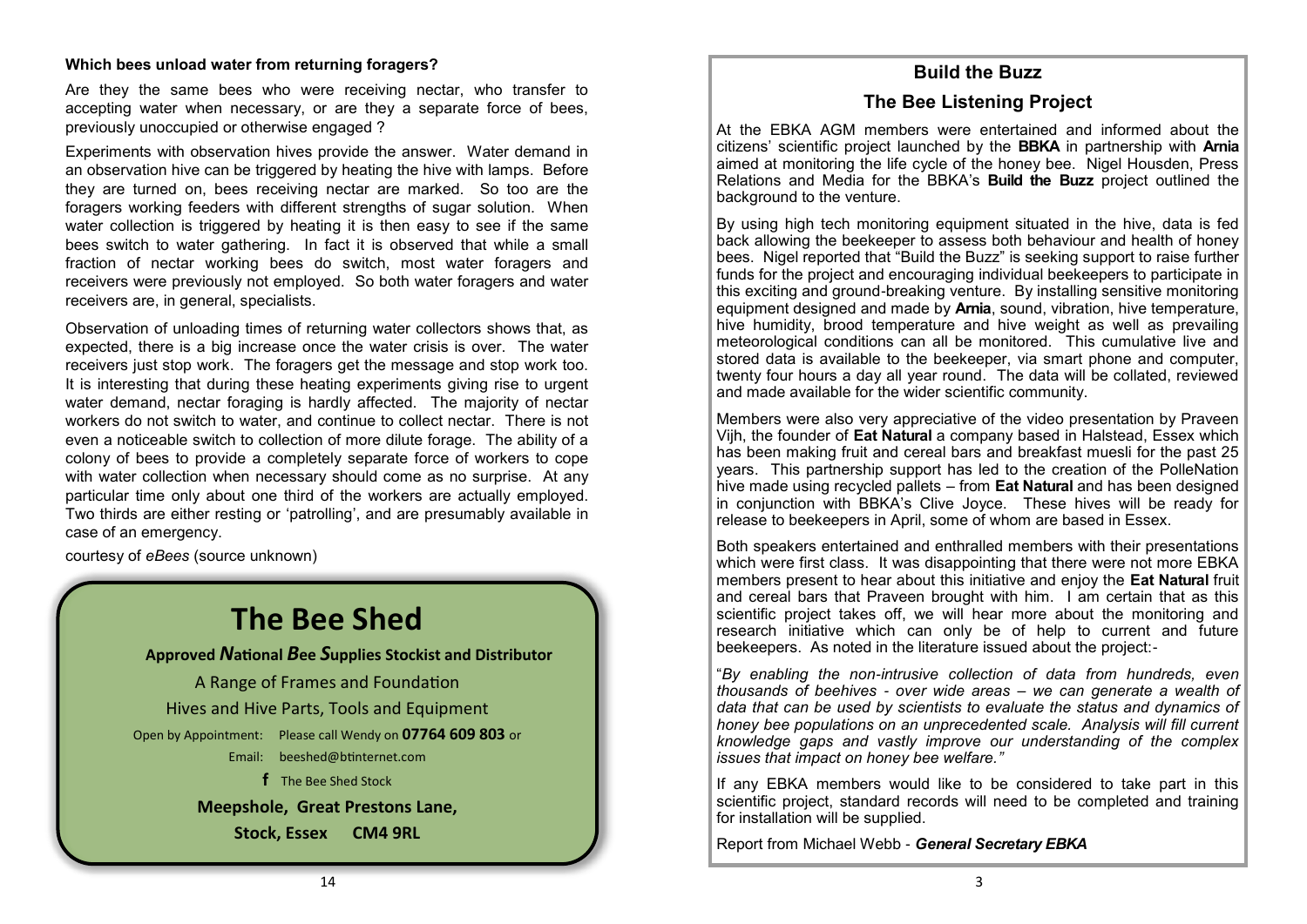## **The Family Silver?**

These engraved and hallmarked silver cups carry the names of their winners between 1928 and 1936. Their final winner was Mr L Dix in whose loft they were found in January 2016. Mr Dix died in 1985 and the cups were found by his relatives to whom we are most grateful for their return. They bear the name *'Saffron Walden Beekeeper's Association'* 



Throughout Essex, what we now know as divisions were then associations, only joining into a county wide federation in 1937.

Maybe the Second World War put an end to the local honey show for a time and afterwards, who knows?

The name of Mr Dix is known to our longest standing members whose parents were members of our division but no one remains who met him.

L. Dix also appears several times between 1934 and 1957 on the **Cowan Vase** which is still awarded for the '*Best Comb Honey'* class at the EBKA Annual County Honey Show.

*Now we have to decide what to do with them.*

Richard Ridler

*Bee equipment for sale* **- extensive list** Email Anna for detailed list at **annajustwills@aol.com** Anna Dunbavin

*Honey Buckets for sale* **£2 each** Contact: David Tyler Tel: **01279 730 228** Email; **tylersbees@hotmail.co.uk**

## *Watch this space!*

Roy Hardwicke will in June be selling Nucs & Colonies. First Come, First Served Contact Roy on **01245 225 950**

It depends on the adult bee population and the amount of brood, neither of which fluctuates rapidly. On the other hand the supply of nectar varies greatly from day to day, even from hour to hour. As a result it makes sense for nectar foraging to be controlled by the foragers who are aware of these fluctuations. Conversely, water supply is virtually unlimited except in very unusual circumstances. But demand for water in the hive can vary rapidly, for example in response to temperature changes. It makes sense then for water foraging to be controlled by bees in the hive who are aware of the changes in demand.

What physical stimulus could be used by hive bees to recognise a need for water? Experiments by Kiechle in 1961 indicate that the sugar concentration of the contents of the honey crop acts as the trigger. Over a period of several weeks with varying weather conditions, he took daily bee samples and analysed their crop con- tents. To measure the bees' motivation to collect water, he placed in the hive entrance a water soaked cloth and counted the number of bees who drank from it for ten seconds or more. He found that when bees were confined to the hive by bad weather, the sugar concentration in their crops rose significantly, and there was a corresponding increase in the number of bees drinking. Concentration of crop contents is a good stimulus because it will operate to initiate water collection, not only in cases of dehydration when nectar input is restricted, but also when hive temperatures rise. In the latter case, workers will start evaporative cooling using their crop contents, the concentration of which will therefore rise. In addition, all hive bees will experience the same stimulus because, by trophalaxis, their crop contents will all be very similar. The first water carriers are triggered into action by the concentration of their crop contents. On their return to the hive they can recruit further foragers by dancing and so the collecting force can rapidly increase.

#### **How do they know when to stop?**

Once they start water collection they are no longer in touch with the needs of the hive. They must have some message from the receiving bees who unload them on return to the hive. This message appears to be contained in the time it takes for a returning water forager to unload its crop full of water. If it is taken quickly and eagerly, there is still a need for more. The forager will continue collecting water and may dance for more recruits. If on the other hand, it takes a long time to find a hive bee to unload the water, the demand is at an end and the forager will stop work.

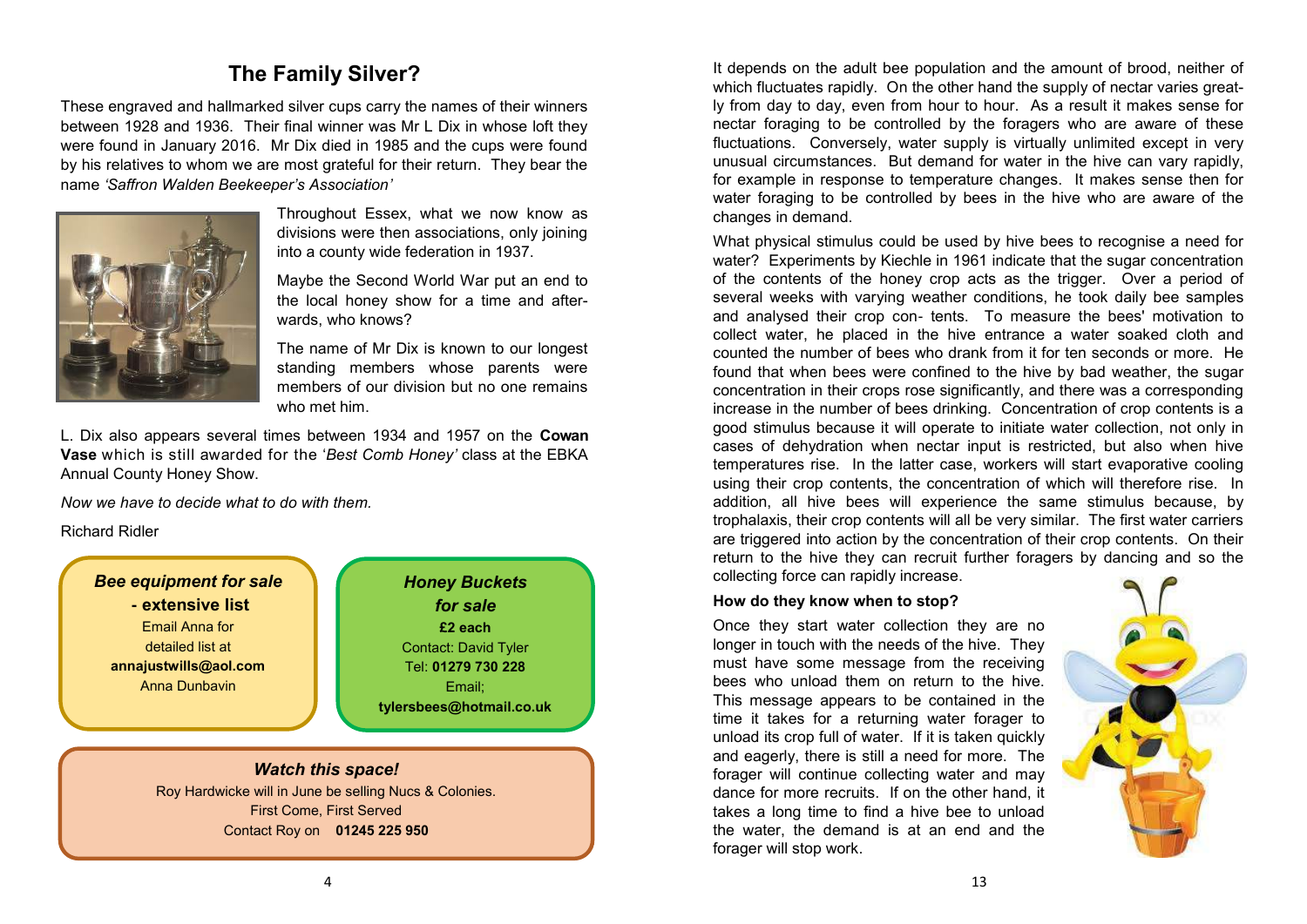## **Water, water, everywhere !!**



The bees are becoming active again. Whenever it is dry and the air temperature is high enough, foragers are about their business. Pollen collection at this time of year is a welcome sign, meaning the colonies have brood and are therefore queenright.

#### **The Colony also Needs Water**

When the queen is starting to lay and there is little nectar, bees will often be seen gathering water. Brood food has a high water content, which is normally supplied from the incoming nectar. If there is insufficient nectar, the water has to be brought in. In addition, adult bees need to consume sugar, and the stored honey has to be diluted to about 50% water for bees to digest it. This need for water can occur at any time during the year when a spell of bad weather prevents flying. In hot summer weather, the brood nest has to be kept at the correct temperature, 33-36°C. This is achieved initially by fanning, but in severe cases the workers spread water over the combs and in open cells to give cooling by evaporation. Foraging for water has therefore to be initiated in response to either dehydration or overheating of the colony.

#### **Which Bees Collect Water ?**

Foraging bees are the older workers in the colony, over three weeks old in the summer period. They have spent the first part of their short lives in the hive performing tasks appropriate to their glandular development. They then spend their last few weeks of life gathering the four essentials for colony survival - nectar, pollen, water and propolis. Foragers tend to specialise in collecting one of these items and to collect it for the whole of their foraging life. However, a small fraction of them do switch, for example from nectar to water and back, and some will collect mixed loads of nectar and pollen. There is no clear evidence about what decides which commodity any particular bee will collect. There may well be a genetic predisposition, or it may be decided by which recruitment dances a novice forager happens to follow.

#### **The Control of Water Collection**

All beekeepers will have observed how rapidly the number of bees collecting water can change, particularly on a hot summer day. How is this foraging force controlled? There is a fundamental difference between the collection of nectar for the hive and the collection of water. Nectar foraging is supply driven; water collection is demand driven. The demand for nectar by the colony changes only slowly.

## **Mind your beeswax**

Pádraig Floyd

Romford Division

For many, beeswax is something of an annoyance. You couldn't have honey without it, but most of us have buckets of wax sitting around waiting to be put to good use.



Assington Mill, Suffolk

I've been thinking about doing just that for some time and as my other (she says better) half is allergic to a particular preservative in the vast majority of cosmetic products, we decided to learn how to make our own by attending a course at Assington Mill in Suffolk, run by one Dr Sara Robb.

Dr Robb is an expert in the use of hive products in cosmetics. She is a scientist by trade and runs her own business – [www.bathpotions.com](http://www.bathpotions.com) – selling her wares in North London.

Her courses are always well attended and this was no different. Of the 16 trainees, around half were beekeepers, most had travelled from within the county, but also Essex, Cambridgeshire, Norfolk and Lincolnshire, with the furthest having travelled up from Cardiff. There was only one man in attendance and that was me.

As in all walks of life, you cannot walk before you run, so Dr Robb spent the first half of the morning outlining some of the theory about cosmetics and the saponification method (making soap) and the potential dangers.

The process itself is relatively simple – it takes longer to gather your ingredients than it does to undertake the actual process. However, like most things (including beekeeping) you need to have a basic understanding of what you are doing so you can understand: a) how it should turn out, and b) what's not supposed to happen, so you can try and rectify it next time.

Though the lye used in soap making is the only inherently dangerous ingredient when combined with water, other ingredients have properties you need to be aware of. Some people – especially children – have allergies to nuts (almond oil) and essential oils can cause irritation to those who appear to have the thickest of hides. Dr Robb led us through these various considerations before demonstrating soap making just before lunch.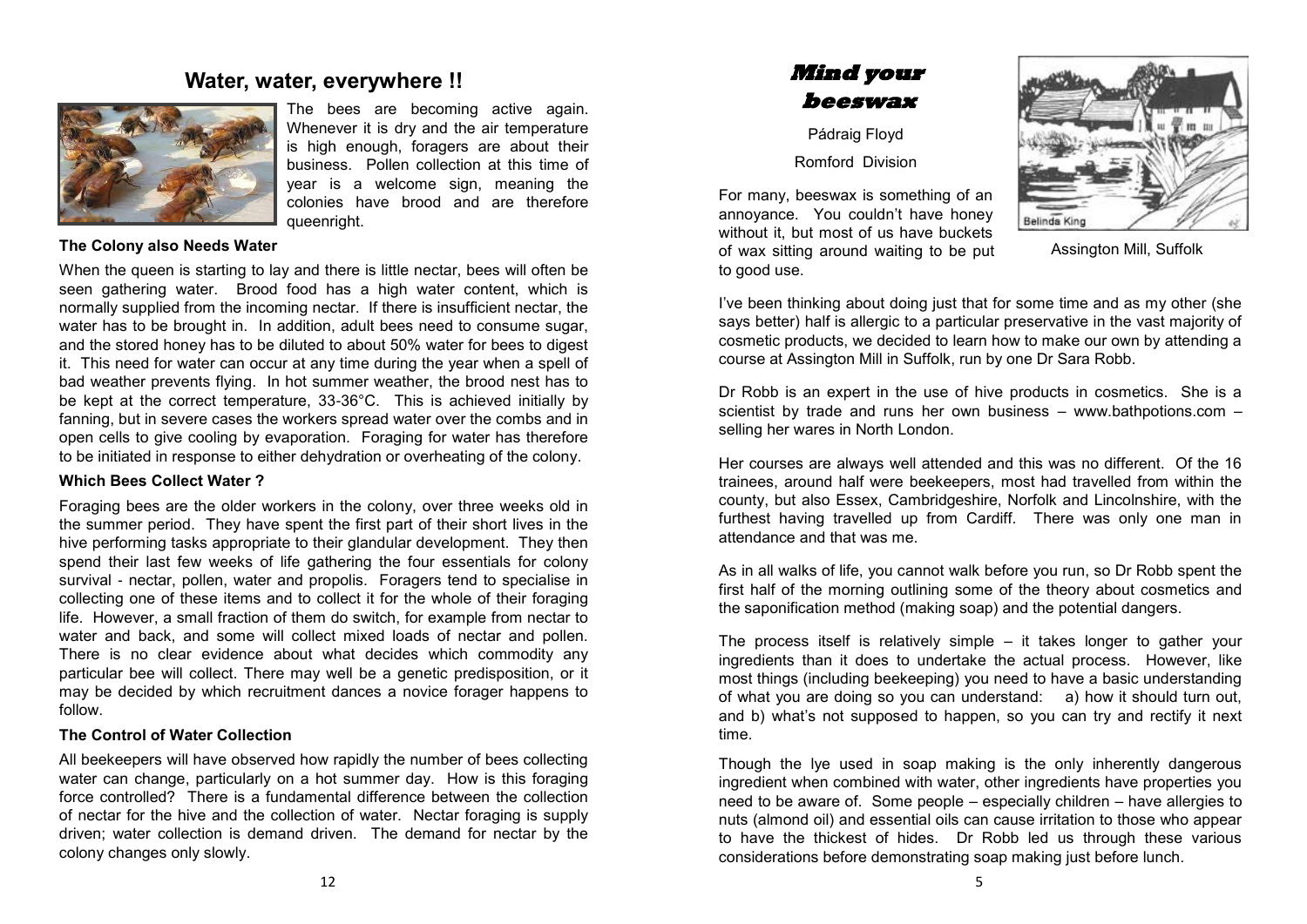The process is rather prosaic. You mix all your additional ingredients – water, oil, honey, scent, etc – before finally adding the lye. Then it gets very hot and it needs to be kept hot for the chemical reaction to transform the ingredients into a block of soap.

You may not realise it, but you've probably made soap before. Not the kind you'd be happy to receive at Christmas or find in a boutique hotel, but a rather more basic one. When your kitchen drain blocks, it is due to a build-up of cooking fats. You will use caustic soda – or a proprietary product containing it – to unblock it. The lye used in soap making is caustic soda and when it combines with water and fat, it makes soap. That is exactly what you do when you use soda in a blocked drain and that is why it will clear as the resultant 'soap' is dissolved by water.

After a fantastic lunch of locally sourced produce in the main house, we had a go ourselves, making *Waxeline* (a non-petroleum based Vaseline substitute), *Cerate* (a wonderful moisturiser and healing cream) and a *moisturising cream* with honey and essential oils.

They're all very simple to make and recipes can be found in Dr Robb's books (available from her website [http://www.bathpotions.com/,](http://www.bathpotions.com/) Northern Bee Books or Amazon), requiring little more than the ingredients, some basic equipment and a little care.

If you are tempted to add these products to your hive-based product list, do remember that if you sell them to the public, you need to have them tested. This costs money, but is not as onerous as you might think.

Anyway, I urge you to try making your own products. There isn't a beekeeper who couldn't make use of *Waxeline* or *Cerate* and I can highly recommend Dr Robb's books, recipes and courses.

Should you see one being run at Assington Mill, do consider it. It's a beautiful site and you'll be given a warm welcome from your hosts – as well as a rather fantastic lunch.

**~~~~~~~~~~~~~~~~~~~~~~~~**



## **LOW COST HONEY JARS**

**Last orders for this year** 

**- 31st May for collection in June.**

For additional order forms contact

Jean at: **07731 856 361 / jsmye@sky.com**

## **14 Installation of the 2015 Presiding Officer**

Jim McNeil, the Chairman of Romford Division was installed as the Presiding Officer for 2016. Jim read from the Book of Commemoration.

#### **15 Presentations**

BBKA certificates were awarded by the President, Pat Allen.

Recipients were Janet French(Braintree) and Chris Branch (Epping Forest) Module 2 with credit, Tom Geddes (Colchester) Module 1 and Module 2 with credit and Ian Nichols (Epping Forest) Module 1.

## **16 Any Other Business**

Pauline Tidmass reported that Jill Solomons had not received her certificate of recognition for being a beekeeper for 50 years. The Secretary reported that he had advised the BBKA on two occasions and he would contact them for an explanation.

Eric Fenner noted his disappointment that the BBKA Yearbook did not appear to give sufficient recognition to the membership.

As the formal business of the AGM had concluded Glenn Mayes was thanked by the members for chairing the meeting. The meeting broke at 2.45pm for refreshments, kindly laid on by members of the Romford Division

Following the break there was a talk on "**Build the Buzz- the Bee Listening Project"** by Nigel Housden, Press & Media Relations for the BBKA's Build the Buzz project and Praveen Vijh, a partnership support project sponsor from the company Eat Natural. The excellent presentation was well received by the members present.

**~~~~~~~~~~~~~~~~~~~~~~~~~~~~~**

The meeting closed at 4.15pm.

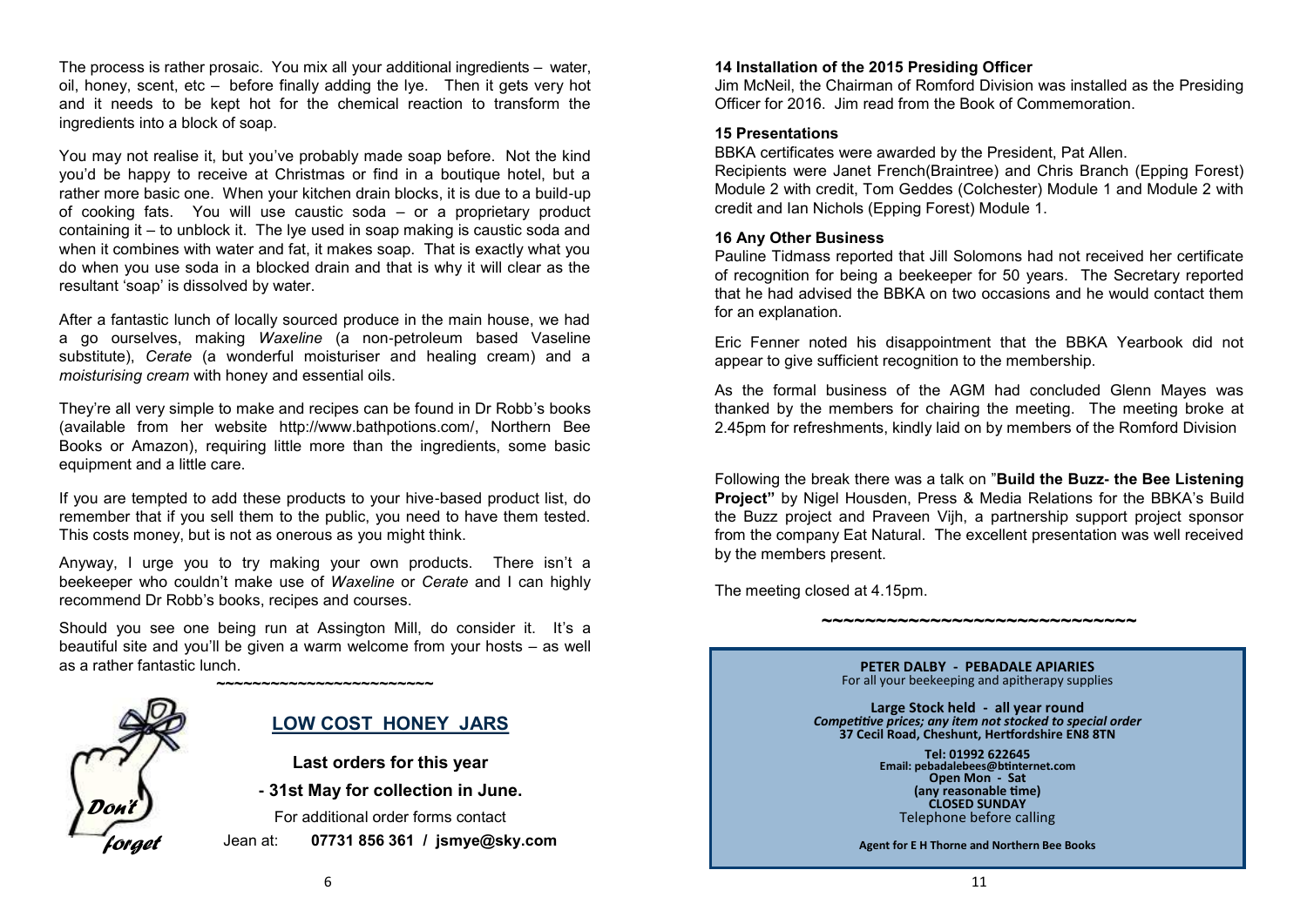#### **10 Notifications of CEC Appointees and Co-opted Members**

Minutes Secretary: Carlie Mayes<br>
Membership Secretary: Pat Allen Membership Secretary: Book of Commemoration Secretary: Penny Learmonth<br>
Advertising Secretary: Jean Smye Advertising Secretary: Jean Smye<br>
Distribution Secretary: Mary Heyes Distribution Secretary: Webmaster: Nick Holmes

## **11 Confirmation of Accounts Examiner (External Auditor)**

The Treasurer, Bob Manning said that Emma Baker had examined the Accounts very thoroughly as in previous years. Members confirmed her continued appointment as the Accounts Examiner for 2016 and at the current remuneration.

## **12 Conference 2015 Report**

The Conference, held in the newly refurbished Ormiston Rivers Academy, Glenn Mayes said, had been an excellent event with three speakers who provided a varied and stimulated programme. Professor Lin Field of Rothamsted Research Institute began the proceedings with the effects of insecticides on all pollinators, especially bees and was followed by Professor Francis Ratnieks from Sussex University whose research reinforced the hygienic behaviour of bees and their ability to detect and remove diseased and parasitized larvae. A supporter of the use of oxalic acid treatments for varroa control Professor Ratnieks gave results of its use at different times of the year and at varied concentrations. Barbara Dalby of Pebadale Apiaries is a practicing apitherapist and closed the conference with her address on the use of bee products, being the basis of traditional medicine, which is now becoming more widely used in mainstream medicine.

Glenn added that Dengie Hundred and Maldon Division were grateful to the commercial sponsors supporting speakers' fees and the donation of items for the prize draw; the proceeds of which provided a donation of £500 to the charity*, Bees Abroad*.

## **13 Conference 2016 Preview**

The Conference will be hosted by Romford Division and a preview of this event was given by Jim McNeil. He said that the conference was to be held on Saturday, 5<sup>th</sup> November at Barking and Dagenham College. The theme of the conference was "Raising the Standards of Beekeeping Husbandry" with speakers experienced in practical beekeeping and scientific learning. Celia Davis is to speak on the "Beekeeper versus Bee", Gerry Collins will present his talk on "What's going on in my Hive" and Robert Smith will give his personal take on "The Importance of Bee Space".

The cost of admission had yet to be confirmed but will be around £25 per member. There will be a raffle, trade stands and presentation of Essex Show cups and BBKA examination certificates.



## *Essex Beekeepers' Association*

**Minutes of the 136th Annual General Meeting held on Saturday 19th March 2016 in room E06, Writtle College, Essex CM1 3RP**

*These minutes will be considered correct if no objection is raised in writing or by email before Tuesday 31st May 2016. Any point challenged will be brought before the next meeting for correction of the record.*

**Presiding Officer:** Glenn J Mayes, Chairman, Dengie Hundred, Maldon and District Division

**Also present:** 48 people signed the Attendance Book.

*At the start of the meeting the Presiding Officer asked the members to stand for a minute silence to remember Eileen Marrable, Geoff Mills, Geoff Pears and others known to the membership who, since the last AGM, were no longer with us.*

**1 Apologies for absence** were received from Mike S Bell, Mark Chambers, Garry Furnell, Robin Harman, Brian Spencer, Jane Ridler and Rita Wilson.

**2 The Minutes of the 135th AGM** had been published in the May 2015 edition of *The Essex Beekeeper* for review by the members. No challenges to the accuracy had been received so the minutes were signed by the Presiding Officer as a true record.

**3 The Minutes of the EGM held on Thursday 28th January 2016 h**ad been published in the March 2016 edition of *The Essex Beekeeper* for review by the members. No challenges to the accuracy had been received so the minutes were signed by the Presiding Officer as a true record.

**4 The Report from the Central Executive Committee (CEC) Chairman**  was in the March 2016 issue of *The Essex Beekeeper* (see magazine for details).

## **5 General Treasurer's Report and Approval of the 2015 Accounts**

Copies of the accounts were distributed to the members present and the General Treasurer noted the main points.